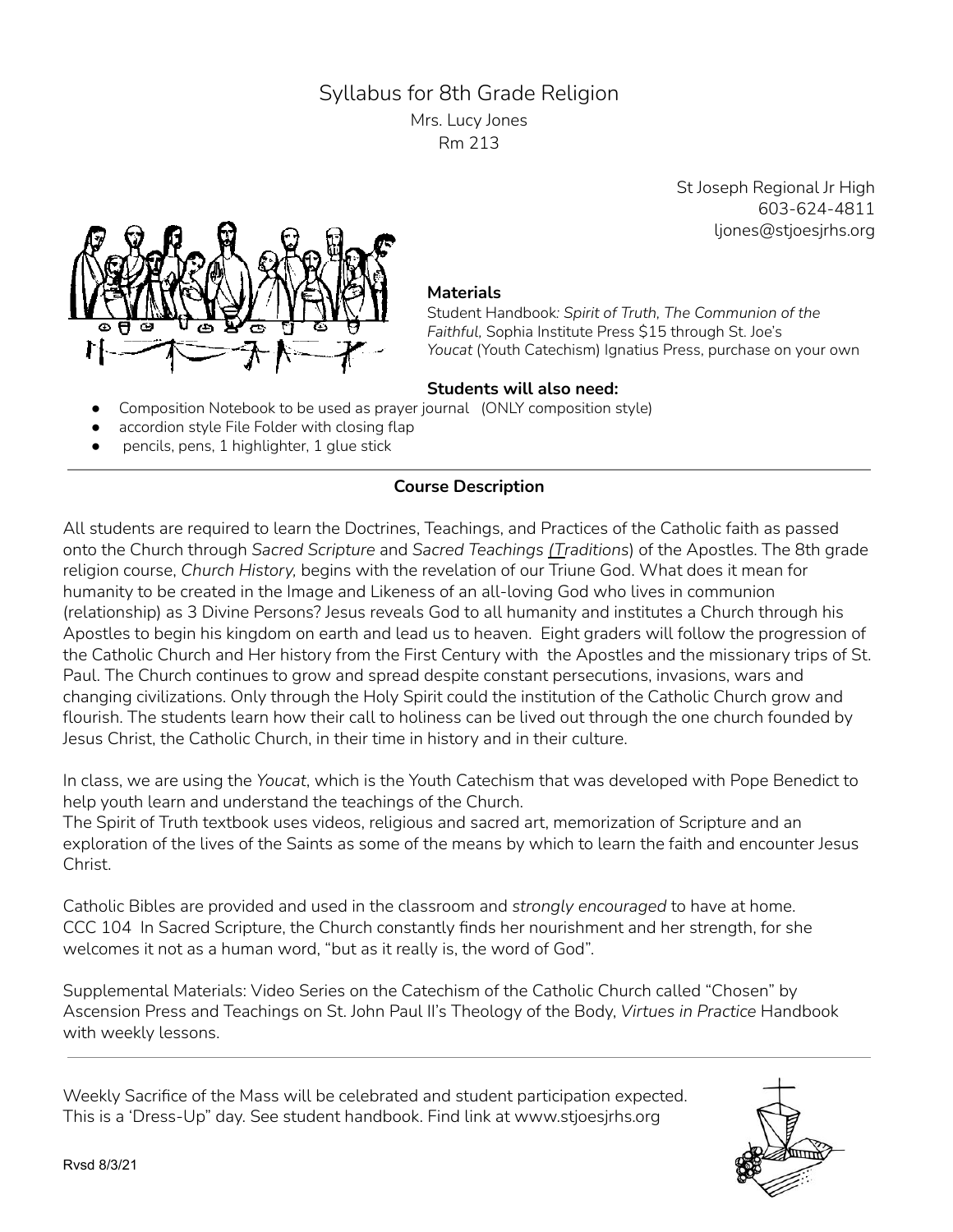### **Topics of study in the** *Spirit of Truth* **materials**

| Unit 1: Personal Growth.<br>$\triangleright$ Made in the Image and Likeness of God<br>$\triangleright$ Vocation of Love<br>$\triangleright$ Society<br>$\triangleright$ Relationships Build the kingdom<br>$\triangleright$ Social Responsibility<br>$\triangleright$ God Calls Us to be in Relationship with<br><b>Him</b> | Unit 2: Church History<br>$\triangleright$ Nature and Mission of the Catholic<br>Church<br>$\triangleright$ Jesus to AD 100: Witness of the Saints<br>$\triangleright$ AD 100-1800: History and Witness<br>$\triangleright$ AD 1800 to the Present<br>$\triangleright$ "To the End of the Age": Future of the<br>Church<br>$\triangleright$ Universal Call to Sainthood |
|-----------------------------------------------------------------------------------------------------------------------------------------------------------------------------------------------------------------------------------------------------------------------------------------------------------------------------|-------------------------------------------------------------------------------------------------------------------------------------------------------------------------------------------------------------------------------------------------------------------------------------------------------------------------------------------------------------------------|
| Unit 3: Morality: Christian Living                                                                                                                                                                                                                                                                                          | Unit 4: Citizen and the Government                                                                                                                                                                                                                                                                                                                                      |
| $\triangleright$ Conscience and Our Obligation to Form it.                                                                                                                                                                                                                                                                  | $\triangleright$ Just War                                                                                                                                                                                                                                                                                                                                               |
| $\geq 10$ Commandments                                                                                                                                                                                                                                                                                                      | Unit 5: God's Plan for Love and Marriage                                                                                                                                                                                                                                                                                                                                |
| $\triangleright$ Jesus is model of Holiness                                                                                                                                                                                                                                                                                 | $\triangleright$ Male and Female: Imago Dei                                                                                                                                                                                                                                                                                                                             |
| $\triangleright$ The Beatitudes                                                                                                                                                                                                                                                                                             | $\triangleright$ Theology of the Body                                                                                                                                                                                                                                                                                                                                   |
| $\triangleright$ Temptation and Reality of Sin                                                                                                                                                                                                                                                                              | $\triangleright$ Sacrament of Marriage                                                                                                                                                                                                                                                                                                                                  |

### **Classroom Expectations**

Students should come to class with Student Workbook, Prayer Journal, accordion style folder, pen or pencil and highlighter. Students should exhibit an attitude of openness and respect for one another's faith journey and experience. There are many opportunities for small group discussions. Be mindful of sharing quietly so all groups can hear one another. I have added my own collection of religious books and students are welcome to borrow from the class library. If a student is absent, *he/she* is expected to follow up with the teacher in person or by email to get missed work and/or arrange to take a make-up test/quiz. All religion assignments can be found in Google Classroom. There are no retakes for tests and quizzes. Students are expected to study and provide their best effort for each and every assignment and assessment. All assigned work is expected to be completed and turned in in a timely manner.

| Students will be graded on:                                                                                                                                                                                                                        | <b>School Grading Scale</b>             |
|----------------------------------------------------------------------------------------------------------------------------------------------------------------------------------------------------------------------------------------------------|-----------------------------------------|
| <b>Prayer Journal.</b> Prayer Journal is checked daily. It is a tool<br>meant to increase the habit of daily prayer and the virtue of<br>prayerfulness. The content of the prayer should reflect the<br>type assigned and best effort. 0-2 points. | $A+97-100$<br>A 93-96<br>A- 91-92       |
| Unit quizzes and tests<br>Points vary, typically 10-25 points                                                                                                                                                                                      | $B + 89 - 90$<br>B 85-88<br>B-83-84     |
| In class work includes a worksheet and/or pages in<br>student workbook done in small groups, as a class or<br>independently. Some are graded. Typically 5-10 points                                                                                | $C+81-82$<br>$C$ 78-80<br>$C - 76 - 77$ |
| An extended <b>project</b> each semester<br>1st semester: The Art of Fishing in the Bible, multi part<br>Project. 2nd semester: Youcat Reflections Packet                                                                                          | D+ 74-75<br>D 72-73<br>$D - 70 - 71$    |